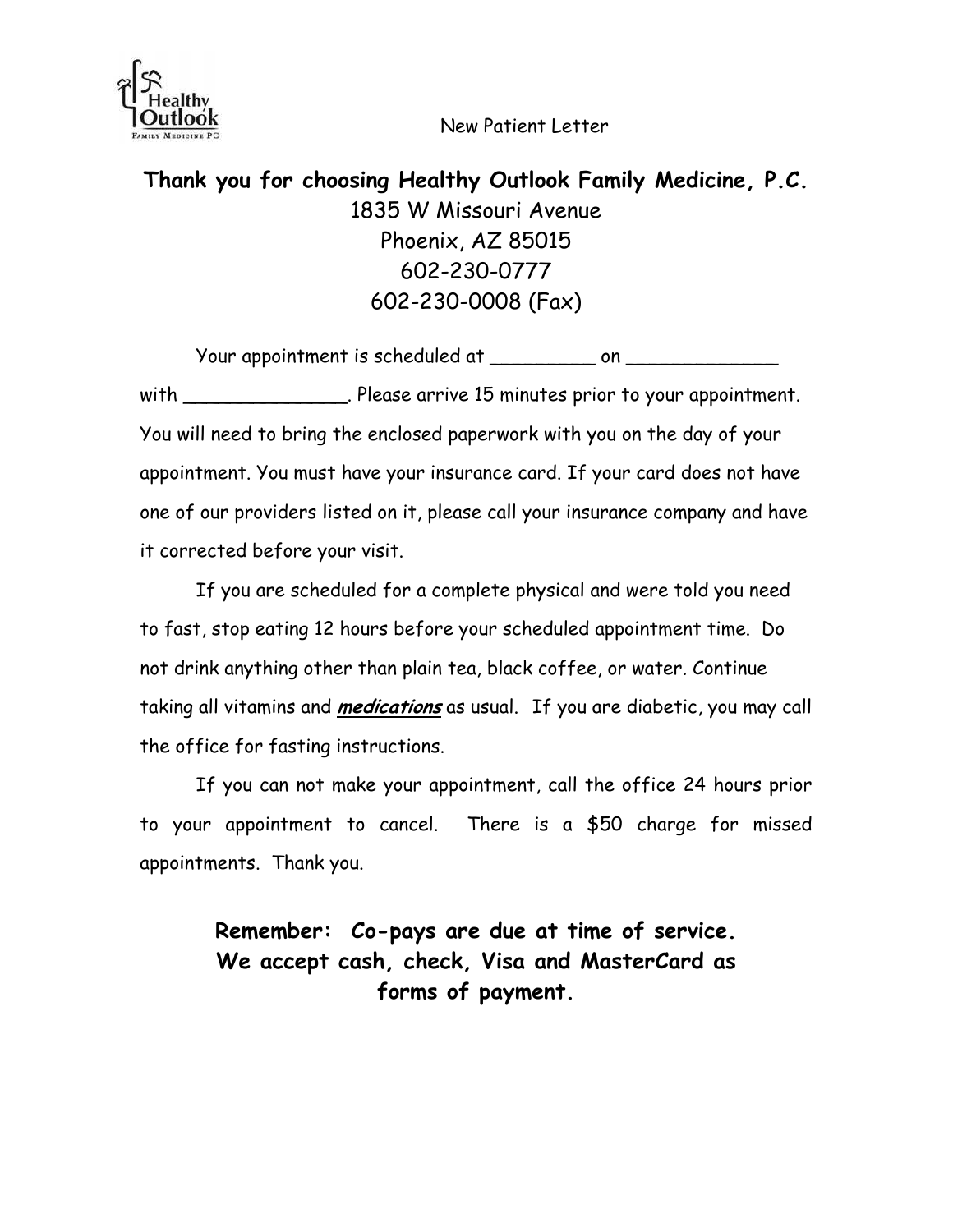| <b>Patient Information</b><br>**If you were preregistered by phone, only fill in information you did not have available during preregistration.**<br>Home Phone ________________________________Cell Phone __________________________<br>Work Phone ___________________________________ ext ______<br>Date of Birth __/ __/ ____/ Sex __ Gingle □ Married □ Other Gemployed □ FT Student □ PT Student □ Other<br>Race   White D Hispanic D African American D Asian D American Indian D Pacific Island D Other | fill in <b>ALL</b> blanks                               |  | (use same or N/A if needed) |  |
|----------------------------------------------------------------------------------------------------------------------------------------------------------------------------------------------------------------------------------------------------------------------------------------------------------------------------------------------------------------------------------------------------------------------------------------------------------------------------------------------------------------|---------------------------------------------------------|--|-----------------------------|--|
|                                                                                                                                                                                                                                                                                                                                                                                                                                                                                                                |                                                         |  |                             |  |
|                                                                                                                                                                                                                                                                                                                                                                                                                                                                                                                |                                                         |  |                             |  |
|                                                                                                                                                                                                                                                                                                                                                                                                                                                                                                                |                                                         |  |                             |  |
|                                                                                                                                                                                                                                                                                                                                                                                                                                                                                                                |                                                         |  |                             |  |
|                                                                                                                                                                                                                                                                                                                                                                                                                                                                                                                |                                                         |  |                             |  |
|                                                                                                                                                                                                                                                                                                                                                                                                                                                                                                                |                                                         |  |                             |  |
|                                                                                                                                                                                                                                                                                                                                                                                                                                                                                                                |                                                         |  |                             |  |
|                                                                                                                                                                                                                                                                                                                                                                                                                                                                                                                |                                                         |  |                             |  |
|                                                                                                                                                                                                                                                                                                                                                                                                                                                                                                                |                                                         |  |                             |  |
| Ethnicity $\Box$ Not Hispanic $\Box$ Hispanic or Latino                                                                                                                                                                                                                                                                                                                                                                                                                                                        |                                                         |  |                             |  |
| Language Preference   □ English □ Spanish □ Other _____________________________                                                                                                                                                                                                                                                                                                                                                                                                                                |                                                         |  |                             |  |
| If patient is a minor, fill in this section. If insurance is in another person's name, fill in this section.<br>If it's okay to mail your family's statements together, fill in this section.<br>Who are statements sent to?                                                                                                                                                                                                                                                                                   |                                                         |  |                             |  |
|                                                                                                                                                                                                                                                                                                                                                                                                                                                                                                                |                                                         |  |                             |  |
|                                                                                                                                                                                                                                                                                                                                                                                                                                                                                                                |                                                         |  |                             |  |
| Home Phone _______________________________Other Phone _________________________________ext _______                                                                                                                                                                                                                                                                                                                                                                                                             |                                                         |  |                             |  |
|                                                                                                                                                                                                                                                                                                                                                                                                                                                                                                                |                                                         |  |                             |  |
|                                                                                                                                                                                                                                                                                                                                                                                                                                                                                                                |                                                         |  |                             |  |
|                                                                                                                                                                                                                                                                                                                                                                                                                                                                                                                |                                                         |  |                             |  |
| If "self" was not selected above, fill in this section.                                                                                                                                                                                                                                                                                                                                                                                                                                                        |                                                         |  |                             |  |
| Is cardholder a patient at this office? $\Box Y \Box N$                                                                                                                                                                                                                                                                                                                                                                                                                                                        |                                                         |  |                             |  |
|                                                                                                                                                                                                                                                                                                                                                                                                                                                                                                                |                                                         |  |                             |  |
|                                                                                                                                                                                                                                                                                                                                                                                                                                                                                                                |                                                         |  |                             |  |
|                                                                                                                                                                                                                                                                                                                                                                                                                                                                                                                |                                                         |  |                             |  |
|                                                                                                                                                                                                                                                                                                                                                                                                                                                                                                                |                                                         |  |                             |  |
|                                                                                                                                                                                                                                                                                                                                                                                                                                                                                                                |                                                         |  |                             |  |
|                                                                                                                                                                                                                                                                                                                                                                                                                                                                                                                |                                                         |  |                             |  |
| How did you find out about our office? $\Box$ Family $\Box$ Co-Worker $\Box$ Friend                                                                                                                                                                                                                                                                                                                                                                                                                            | □ Another Doctor □ Insurance □ Other __________________ |  |                             |  |
| State Law requires the following information for emergency contact.                                                                                                                                                                                                                                                                                                                                                                                                                                            |                                                         |  |                             |  |
| If your mailing address listed above is a PO Box, you must provide your physical address.                                                                                                                                                                                                                                                                                                                                                                                                                      |                                                         |  |                             |  |
|                                                                                                                                                                                                                                                                                                                                                                                                                                                                                                                |                                                         |  |                             |  |
| <b>Emergency Contact:</b>                                                                                                                                                                                                                                                                                                                                                                                                                                                                                      |                                                         |  |                             |  |
| Spouse/Partner's Name ___________________________________ Emergency Phone __________________________                                                                                                                                                                                                                                                                                                                                                                                                           |                                                         |  |                             |  |
| Closest relative living at a different address:                                                                                                                                                                                                                                                                                                                                                                                                                                                                |                                                         |  |                             |  |

Home Phone \_\_\_\_\_\_\_\_\_\_\_\_\_\_\_\_\_\_\_\_\_\_\_\_\_\_\_\_\_\_\_Other Phone \_\_\_\_\_\_\_\_\_\_\_\_\_\_\_\_\_\_\_\_\_\_\_\_\_\_\_ ext \_\_\_\_\_\_

**C O N T A C T** 

**P A T I E N T**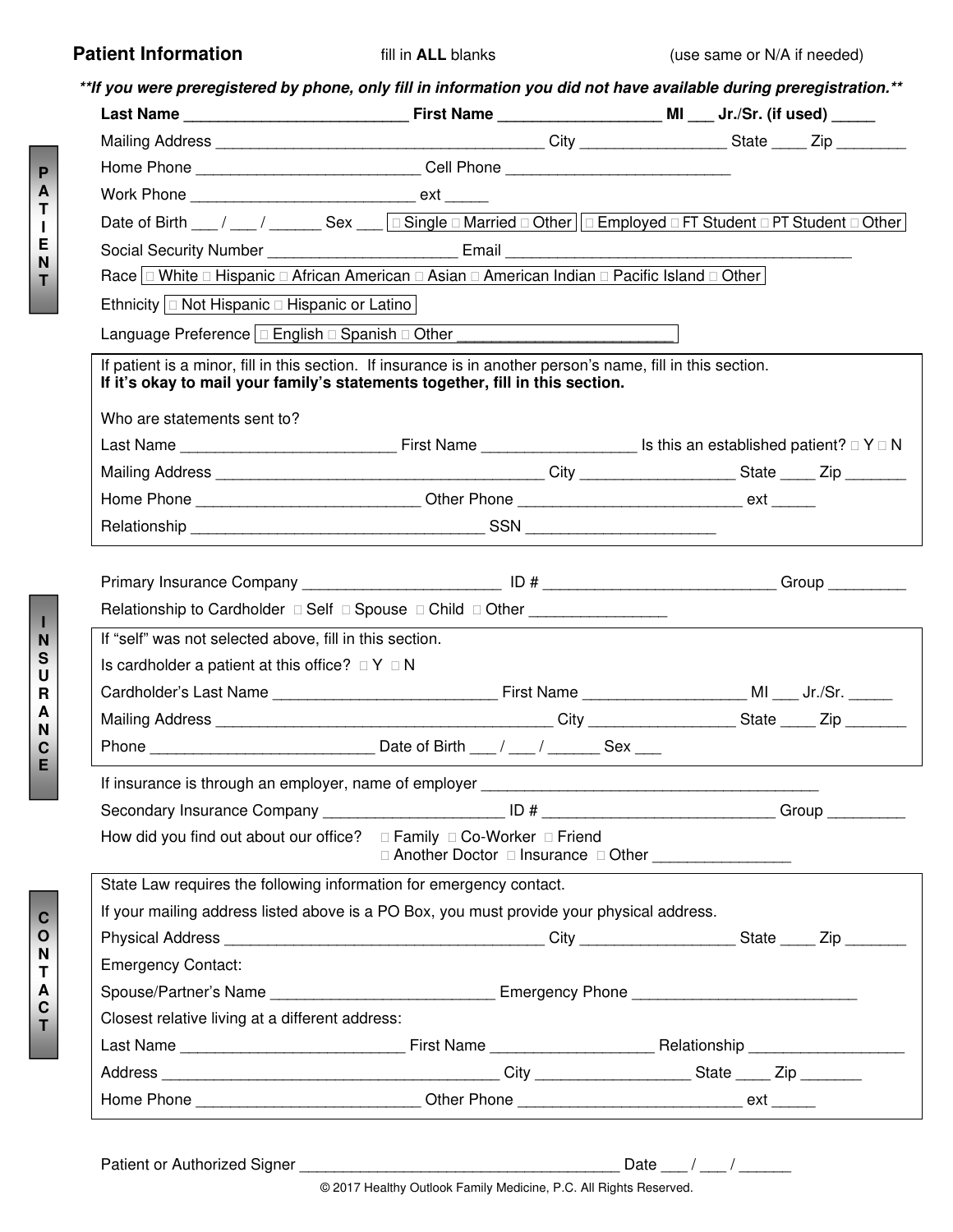

## **Health Database**

| Name<br>Height                                                                        | Weight ________                                                | Race                                                                                                         | Today's Date / /<br>Date of Birth / /                                                                                            |
|---------------------------------------------------------------------------------------|----------------------------------------------------------------|--------------------------------------------------------------------------------------------------------------|----------------------------------------------------------------------------------------------------------------------------------|
| <b>Past Illnesses</b> (Circle those you have experienced)                             |                                                                |                                                                                                              |                                                                                                                                  |
| <b>Heart Disease</b><br>Hypertension<br><b>Heart Murmur</b><br>Rheum, Fever<br>Stroke | TB/Emphysema<br>Asthma<br><b>Diabetes</b><br>Thyroid<br>Cancer | <b>Kidney Disease</b><br><b>Bleeding Tendency/Transfusions</b><br><b>Ulcers</b><br>Arthritis<br>Eye Problems | <b>Sexually Transmitted Disease</b><br>Depression/Anxiety/Bipolar<br>Neurologic Disorder/Seizures<br>Digestive Problems<br>Other |
|                                                                                       | List All Surgeries/Hospitalizations:                           |                                                                                                              |                                                                                                                                  |

#### **Social History**

|                                                                   |                                | Use of               |   | Circle       |
|-------------------------------------------------------------------|--------------------------------|----------------------|---|--------------|
| Relationship status                                               | Occupation                     | Tobacco              | v | - N          |
| $Age(s)$ of children                                              | Vaginal or Caesarian birth(s)? | Cigarettes           |   | - N          |
| If patient is a child, were there any complications during birth? |                                | Alcohol              | v | - N          |
|                                                                   |                                | <b>Illegal Drugs</b> | v | - N          |
| Do you have a living will/advanced directives?                    |                                | Caffeine             | v | - N          |
| Do you have a religious/spiritual preference?                     |                                | Guns in home         | v | - N          |
|                                                                   |                                | Pool at home         |   | <sup>N</sup> |

#### **Medications**

| Medications you are using or |  |
|------------------------------|--|
| have used in the past year   |  |
| (name, dose,<br>trequency'   |  |

\_\_\_\_\_\_\_\_\_\_\_\_\_\_\_\_\_\_\_\_\_\_\_\_\_\_\_\_\_\_\_\_\_\_\_\_\_\_\_\_\_\_\_\_\_\_\_\_\_\_\_\_\_\_\_\_\_\_\_\_\_\_\_\_\_

Allergic or sensitivity reactions to any medication, product, or food: None \_\_ List \_\_\_\_\_\_\_\_\_\_\_\_\_\_\_\_\_\_\_\_\_\_\_\_\_\_\_\_\_\_\_\_\_\_\_\_\_\_\_\_\_\_\_\_\_\_\_\_\_\_\_\_\_\_\_\_\_\_\_\_\_\_\_\_\_\_\_\_\_\_\_\_\_\_\_\_\_\_\_

Adult immunizations (Circle those done in the past 10 years – children must have their immunization records):<br>Flu COVID Shingrix Pneumonia Tetanus Others: Shingrix Pneumonia Tetanus Others:

#### **Family History**

| <b>Family Member</b> | <b>Health Problems</b> | <b>Cause of Death</b> |
|----------------------|------------------------|-----------------------|
| Father               |                        |                       |
| Mother               |                        |                       |
| <b>Brothers</b>      |                        |                       |
| <b>Sisters</b>       |                        |                       |
| Children             |                        |                       |
| Grandparents         |                        |                       |
|                      |                        |                       |

Is there any history of sudden unexplained death in your family? \_\_\_\_\_\_\_\_\_\_\_\_\_\_\_\_\_\_\_\_\_\_\_\_\_\_\_\_\_\_\_\_\_\_ Is there any history of breast cancer in your family?

Names of other family members seen in our office \_\_\_\_\_\_\_\_\_\_\_\_\_\_\_\_\_\_\_\_\_\_\_\_\_\_\_\_\_\_\_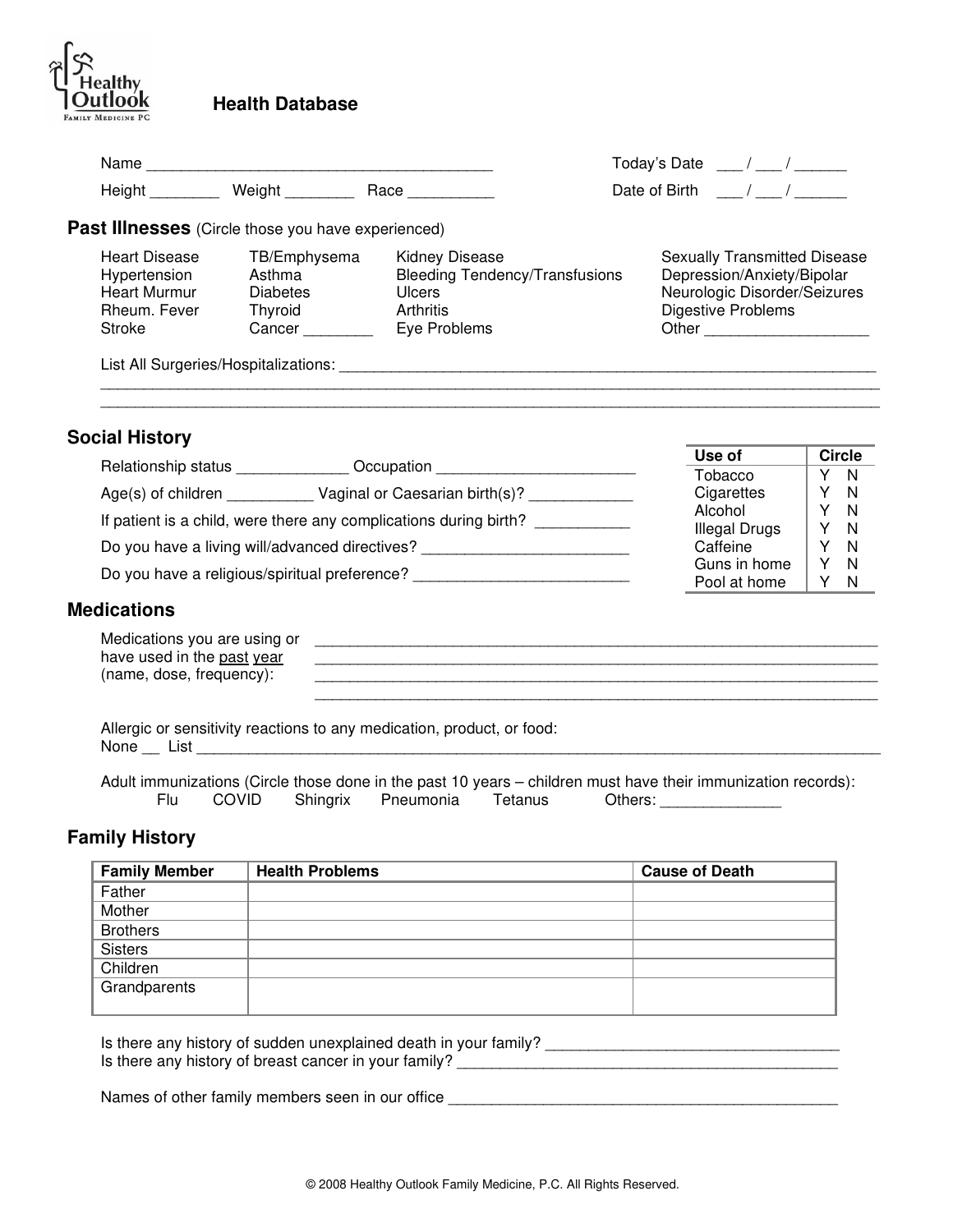## **Financial Agreement**

Please review carefully. Fees are subject to change.

| Appointment Late Cancellation (24 hour notice required, excluding weekends) \$25.00 |  |
|-------------------------------------------------------------------------------------|--|
|                                                                                     |  |
|                                                                                     |  |

| Forms (complete all patient sections before submitting)                                                   |  |
|-----------------------------------------------------------------------------------------------------------|--|
|                                                                                                           |  |
| We do not complete forms for conditions being treated by a specialist. Allow                              |  |
| 5 business days for completion or rejection. Additional visits may be required.                           |  |
|                                                                                                           |  |
|                                                                                                           |  |
|                                                                                                           |  |
| Additional visits may be required.                                                                        |  |
|                                                                                                           |  |
|                                                                                                           |  |
| There may be a charge for your particular form not listed here.                                           |  |
|                                                                                                           |  |
|                                                                                                           |  |
| Allow two weeks. Mailing fees apply.                                                                      |  |
| Fore and national colored the former and discussed off. Former and considered at the magnitude discussion |  |

Fees are payable when the forms are dropped off. Forms are completed at the provider's discretion. If your form cannot be completed, the fee will be refunded or placed as a credit on your account.

After billing is complete (select one):  $*$   $*$  Does not apply to amounts due on date of visit  $**$  $\Box$  Bill my insurance. When the amount due is determined, charge my CREDIT CARD automatically.

 $\Box$  Bill my insurance. When the amount due is determined, send me a bill. I will pay by CHECK within 15 days. I understand that \$20 late fees will be added each month.

Last Name– **print neatly First Name Constant Constant Constant Date of Birth** 

 $\frac{1}{2}$ 

I authorize this provider and its assignees to communicate with me by telephone, e-mail, text message, fax, or other means. I authorize any provider to give treatment. I authorize the release of medical records or other information necessary to process claims. I authorize insurance to pay the provider directly for services rendered. Insurance is billed one time as a courtesy. However, **payment for all services is my responsibility.** Furthermore, **I agree to pay any amount denied or not covered by insurance.**

State law requires payment of medical claims within 30 days. **45 days after service has been rendered, insurance coverage is deemed waived and the patient is responsible for all billed charges without adjustment. \$20 monthly late fees and an interest rate of 16% annually apply to all unpaid amounts. There is a \$50 charge for missed appointments. Collection agency fees of 40% plus court costs and reasonable attorneys' fees are my responsibility.** 

Patient or Authorized Signer  $\frac{1}{2}$  Date  $\frac{1}{2}$  Date  $\frac{1}{2}$  /  $\frac{1}{2}$